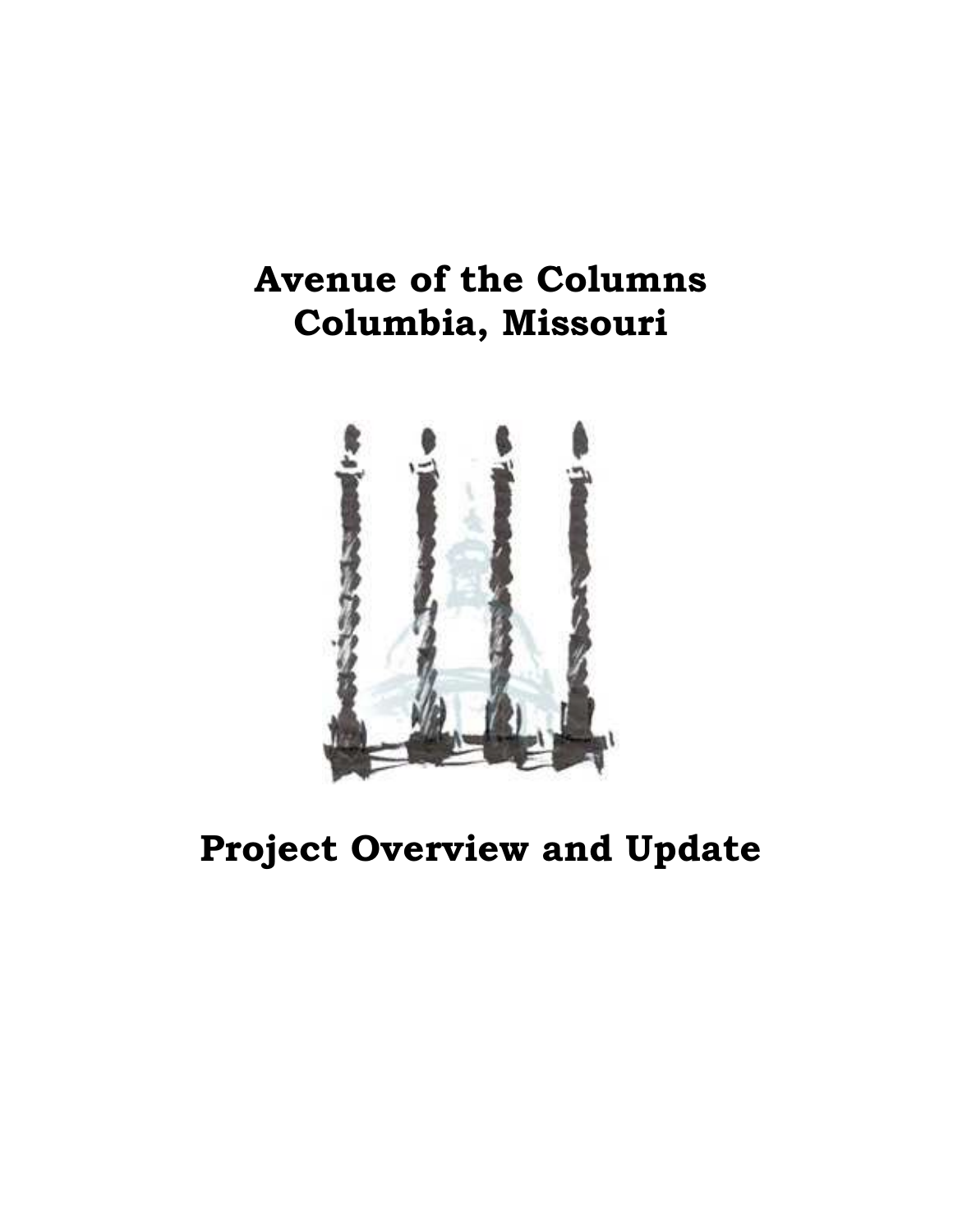### **Avenue of the Columns Committee**

Ray Beck City of Columbia

Doug Crews Missouri Press Association

Charlie Digges, Jr. The Insurance Group

Arnie Fagan Cool Stuff

Bo Fraser Boone County National Bank

Carrie Gartner Columbia Special Business District

Libby Gill Eighth Street Beautification Committee

Randy Gray Special Place Development

Kee Groshong Retired, University of Missouri-Columbia

Jan Grossmann Boone Hospital Foundation

Brian Hajicek Tofle, Oxenhandler & Hajicek

Martha Hills Retired, City of Columbia

Darwin Hindman City of Columbia

Marie Hunter City of Columbia Office of Cultural Affairs

Bob Hutton, Columbia College

Mark Jarvis University of Misssouri-Columbia Sherman Kelly D&M Sound Building

Karl Kruse

Sabrina McDonnell First National Bank

Hew McElroy Harry S. Truman Veteran's Hospital

John Ott Tiger Hotel

Linda Phillips John Phillips Architects

Linda Rootes North Central Columbia Neighborhood Association

Jeff Brinegar, Bank of America

Keith Schnarre Boone County

Shelley Simon Simon Oswald Associates

Jim Sterling University of Missouri-Columbia

Mike Vangel Vangel Associates

Remy Wagner Calvary Episcopal Church

Skip Walther Walther, Antel & Stamper PC

Bill Watkins, City of Columbia

Mary Wilkerson Boone County National Bank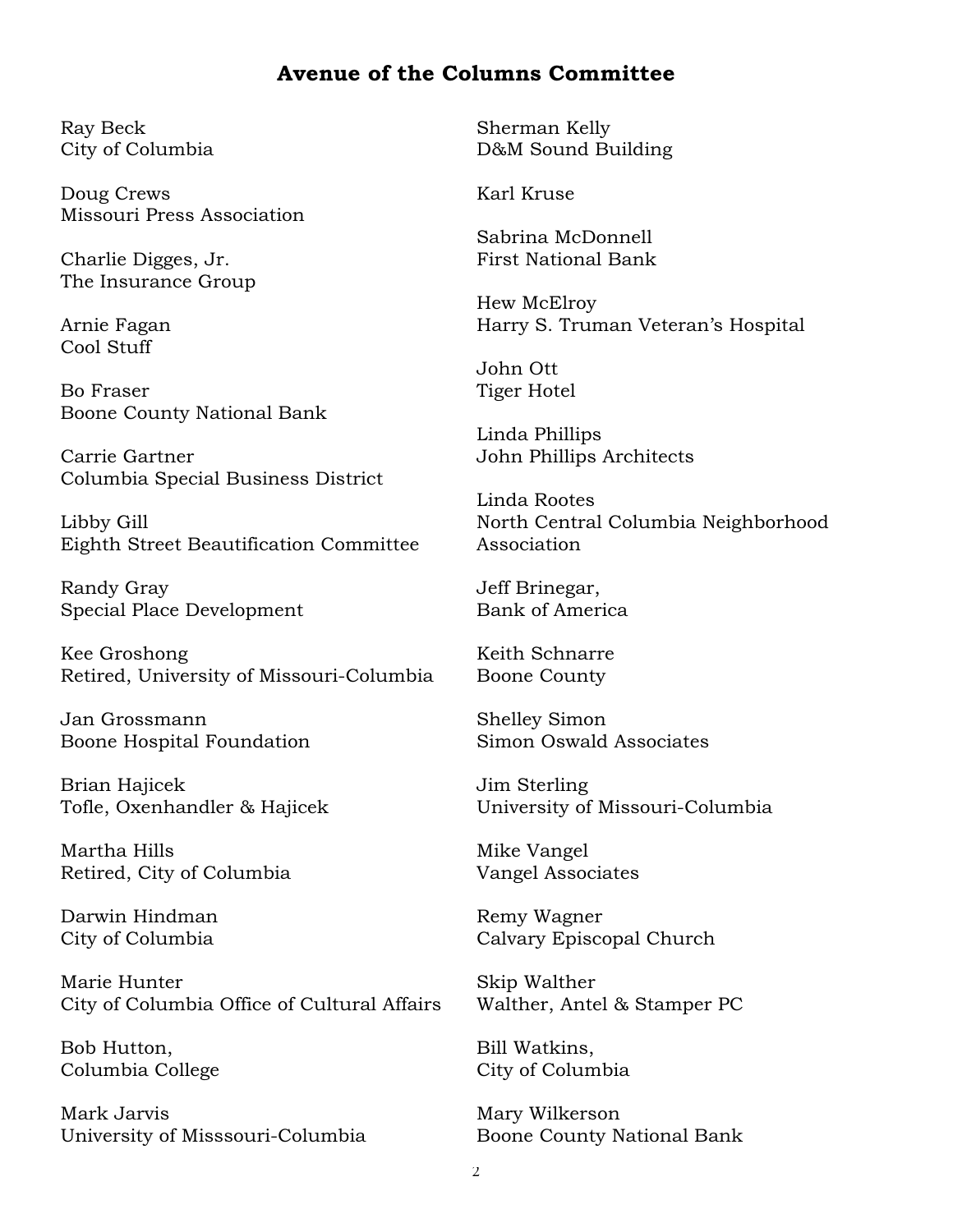## **A Timeline of Activities**

| 2000 | A group of local citizens gathers to discuss the possibility of<br>reviving the Eighth Street Beautification Committee.                                                                                                                                                                                                       |
|------|-------------------------------------------------------------------------------------------------------------------------------------------------------------------------------------------------------------------------------------------------------------------------------------------------------------------------------|
|      | The first official meeting of the Avenue of Columns<br>Committee takes place in October 2000.                                                                                                                                                                                                                                 |
| 2001 | The AOC Committee agrees to engage in a master plan<br>process that will set a roadmap for beautifying and<br>revitalizing the street. Donations from Boone County<br>National Bank, the Missouri Press Association, the<br>University of Missouri-Columbia, First National Bank and<br>Bank of America fund the competition. |
|      | A request for proposals is sent to over 50 local and regional<br>architectural firms to participate in an Eighth Street Design<br>Competition.                                                                                                                                                                                |
|      | Four firms are chosen to participate in the competition.                                                                                                                                                                                                                                                                      |
|      | As part of the competition, business and property owners<br>are invited to meet with the design firms and a public<br>meeting is held in the Boone County Government Center.                                                                                                                                                  |
|      | In the final selection process, all four concepts are<br>displayed at a Twilight Festival and feedback is gathered.<br>The committee meets with all four firms for their final<br>presentations.                                                                                                                              |
|      | Jeffrey L. Bruce Associates is chosen to create the Avenue<br>of the Columns Master Plan in September 2001                                                                                                                                                                                                                    |
| 2002 | Fundraising to pay for the Master Plan begins.                                                                                                                                                                                                                                                                                |
| 2003 | Funding from the City of Columbia, the University of<br>Missouri-Columbia, the Missouri Press Association, the<br>County of Boone and Boone County National Bank allows t<br>he master plan process to begin in August.                                                                                                       |
| 2005 | The master plan document is accepted by the Avenue of the<br>Columns Committee in February.                                                                                                                                                                                                                                   |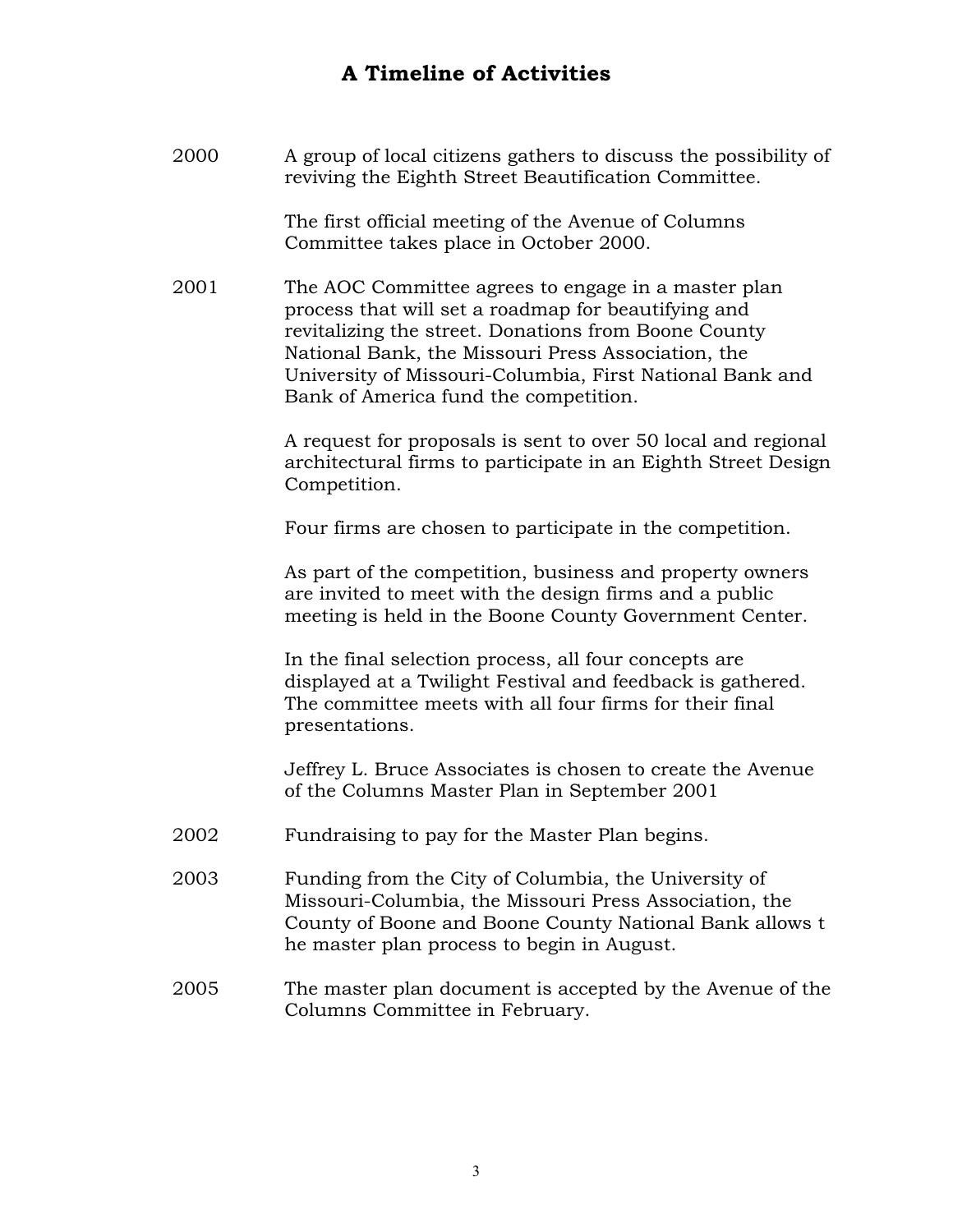## **The Eighth Street Vision**

#### **Project Concept**

Eighth Street is central to the history and growth of Columbia since its founding in the 1800s. When the Smithton Company laid out its plan for the city, Eighth and Walnut was clearly designated as the center of town. The decision to build a country courthouse at that exact spot solidified the street's role as a community gathering spot.

Beyond the history, the street bears witness to the dynamic relationship between Columbia, Boone County and the University of Missouri. Linking the historic columns at Courthouse Square to the columns in the shadow of Jesse Hall in Francis Quadrangle, the Avenue of the Columns represents dynamic relationship of town and gown.

Clearly this street is important and yet the character of the street today barely touches the inherent vigor and excitement of a future Downtown Columbia. It neither nods to the past nor sets the stage for an exciting future.

Civic Columns - Existing



Civic Columns - Proposed



#### **Mission Statement**

The mission of the Avenue of the Columns Committee is to create a beautiful, historic walkway from Columns to Columns that incorporates landscaping, trees, brickwork/stonework, and creative lighting that encourages the development of retail and gathering space wherever possible. The effort should focus on the history of Columbia, especially as it relates to the Town/Gown relationship.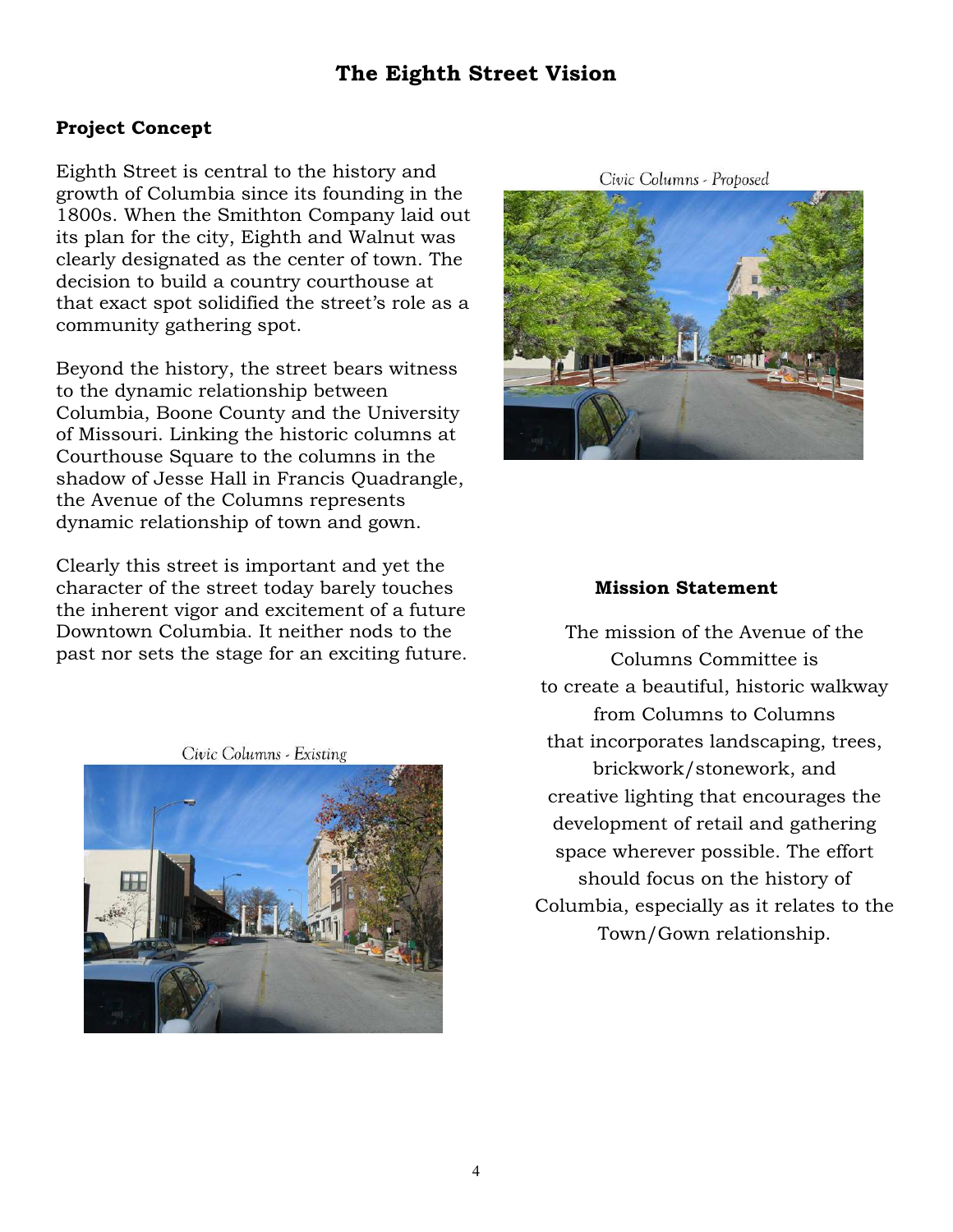## **The Master Plan**

#### **Goal**

The goal of the master plan is to provide recommendations for recharacterizing and invigorating the Avenue of the Columns including implementation strategies focused on capturing the potential of the street.

Recommendations in the plan build on the strengths of the existing neighborhood and businesses to focus on improvements in the interaction of pedestrians and identify opportunities to reframe the character of the street to include potential space for civic, retail, office and residential uses.



#### **Objectives**

- Guide the nature of public and private improvements
- Create a pedestrian oriented environment that is safe, visually pleasing, accessible and comfortable.
- Promote sidewalk interest and activity that supports commercial interests.
- Enhance the character of Downtown Columbia.
- Reinforce the unique character of Columbia, Boone County and the University of Missouri.
- Integrate diverse uses into a common fabric.
- x Maintain a sense of connection to the history of the community.
- Unify the visual image of the Avenue of the Columns.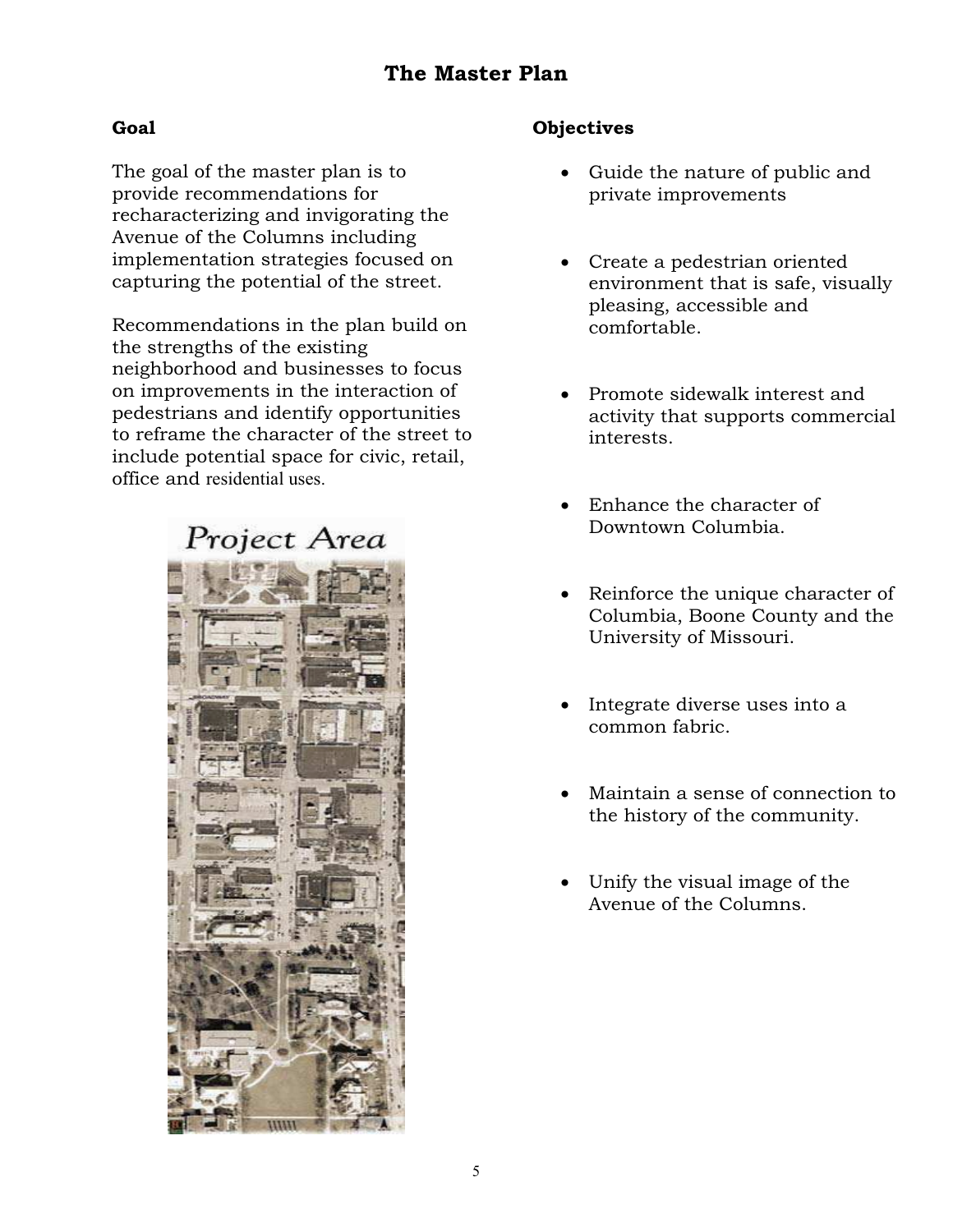Two Parts of a Whole

Throughout the planning process, it was clear that two major efforts had to work in parallel to create the street envisioned by the Avenue of the Columns Committee.

One effort created a visually beautiful street with intimate, pedestrian proportions that integrated will with Downtown Columbia.

The other effort must create an economically viable street that encourages mixed-use development and economic activity such as retail and living space.

#### Streetscape Framework

The master plan establishes a unifying framework for the Avenue of the Columns that is expressed in a base palette of dimension, elements, materials and finishes.

While the plan establishes the framework, specific designs of the actual component aspects of the streetscape are not part of the plan. Specific improvements and a "design manual" need to be developed by a group of citizens in conjunction with city staff.

In order to unify the street, it is important to define the unique activities already taking place on the street and define potential areas for change.

- Civic and Government Boone County expansion plans, the new City Hall and the amount of land actually owned by the city and county influences the use of the street.
- Institutional Boone County National Bank, First National Bank and Bank of America all "live" on Eighth Street.
- $\bullet$  Historic Mixed Use The Guitar Building and the Tiger Hotel are the signature buildings. Both are used for more than one central purpose – living and shopping/working and shopping.
- $\bullet$  Educational The University of Missouri and its Journalism School and the Missouri Press Association form a bookend to the street, which leads all the way up through the entrance to the traditional campus at Elm Street.
- $\bullet$  Redevelopment Surface parking lots, underutilized buildings and parking lots create a "gap" of activity and street character. Redeveloping these areas of potential are critical to a successful street, one that is diverse in use and function. General guidelines for redevelopments should include:
	- Buildings and facades oriented to the street.
	- Ground floors dedicated to retail activity.
	- Buildings consistent in scale and character to Downtown Columbia and surrounding structures.
	- Avoidance of large, undifferentiated areas of façade including integration of art, entryways and ornamentation.
	- Ground level transparency to encourage pedestrian interaction and exchange.
	- Lighting that accentuates the street's character.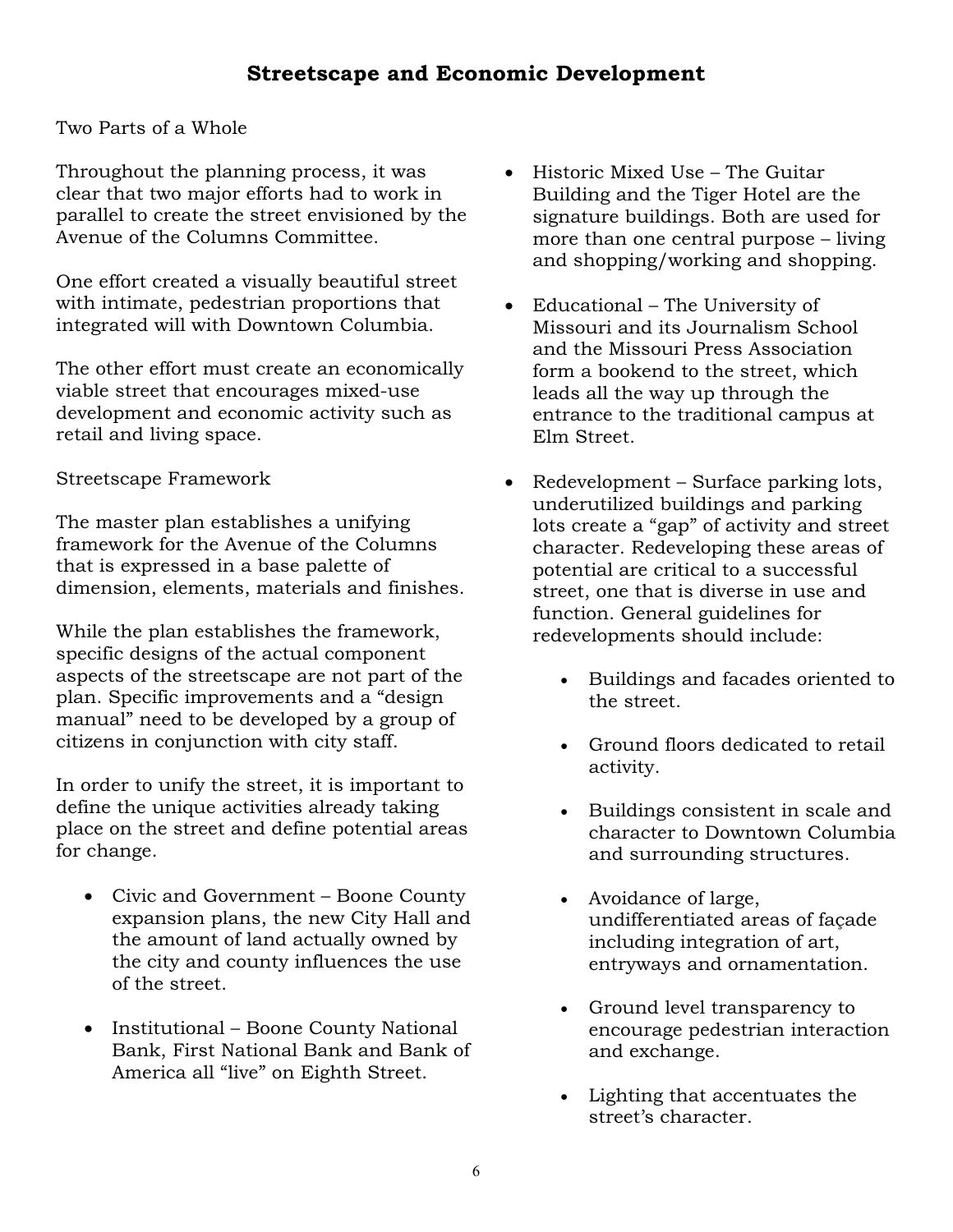#### **Streetscape Environment**

Within the framework, a sense of place must be created, a place that is pedestrian friendly and intimate. Whether pedestrians are heading to work or class, stopping for a meal or shopping, they have to feel comfortable. Elements that contribute to comfort are street trees, clear and accessible signs and barrier-free pedestrian access.

### **Pedestrian Friendly:**

- Curbside street trees evenly spaced at 20 to 35 feet.
- ADA accessible ramps at all crosswalks and drive cuts.
- Pedestrian scale lighting focused on the sidewalks and social spaces
- Inclusive signs and guide people through the street and Downtown.
- Bumped out sidewalks at intersections and key mid-block areas to encourage interaction.



#### **Intimate:**

- Streets visually separated from pedestrian zone through paving.
- Paving patterns denote space uses such as gathering, walking, etc.
- Continuous banding at curbside will define the pedestrian zone and allow for a better planting domain.
- Sidewalk focus areas such as bump outs should include accessible ramps and signals.
- Pedestrian-scale lighting.
- Vertical plantings or ornamental fencing should be placed where sidewalks abut open parcels.
- Street furnishings and other amenities should facilitate social interaction.

#### **Sense of Place:**

- Colorful awnings an interesting signage should be encouraged.
- Storefronts should be transparent for free visual exchange of activities.
- Lights and sign bases should be fashioned after historically relevant styles.
- Raised planters and seating areas should be at every intersection.
- Banners should be integrated into street light poles.
- Art should be integrated into the street.
- Intersections should be signified by a vertical architectural element that aids the transition of scale from pedestrian to building.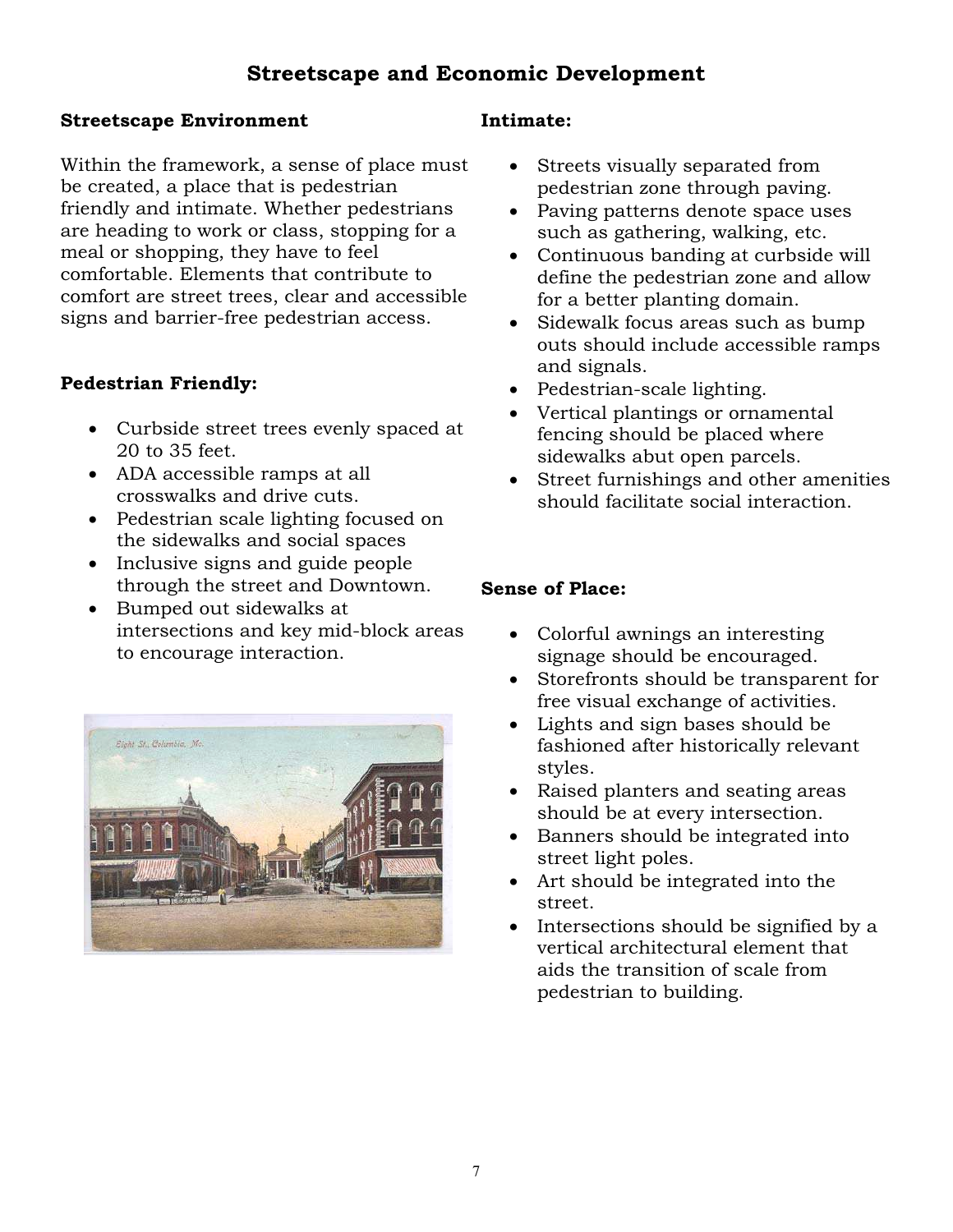#### **General Streetscape Design**

The design recommendations for the Avenue of the Columns focus on creating meaningful pedestrian scale space, acknowledging functional key points and focus areas, and creating space for pedestrian movement and interaction.

The current footprint between buildings currently ranges from 65 feet to 67.5 feet on the Avenue. The master plan recommends 11-foot lane widths, 8.5-foot parking zones, 5-foot amenities zones and eight-foot pedestrian zones. At intersections and other focus areas, bump-outs are created for social spaces. Paving of different colors helps to define the spaces and create linkages along the street.



Building

Pedestrian Amenities Planters/ Zone Zone Installation  $Zone$ 

Travelled Way

Planters/ Amenities Pedestrian Installation Zone Zone  $Zone$ 

Building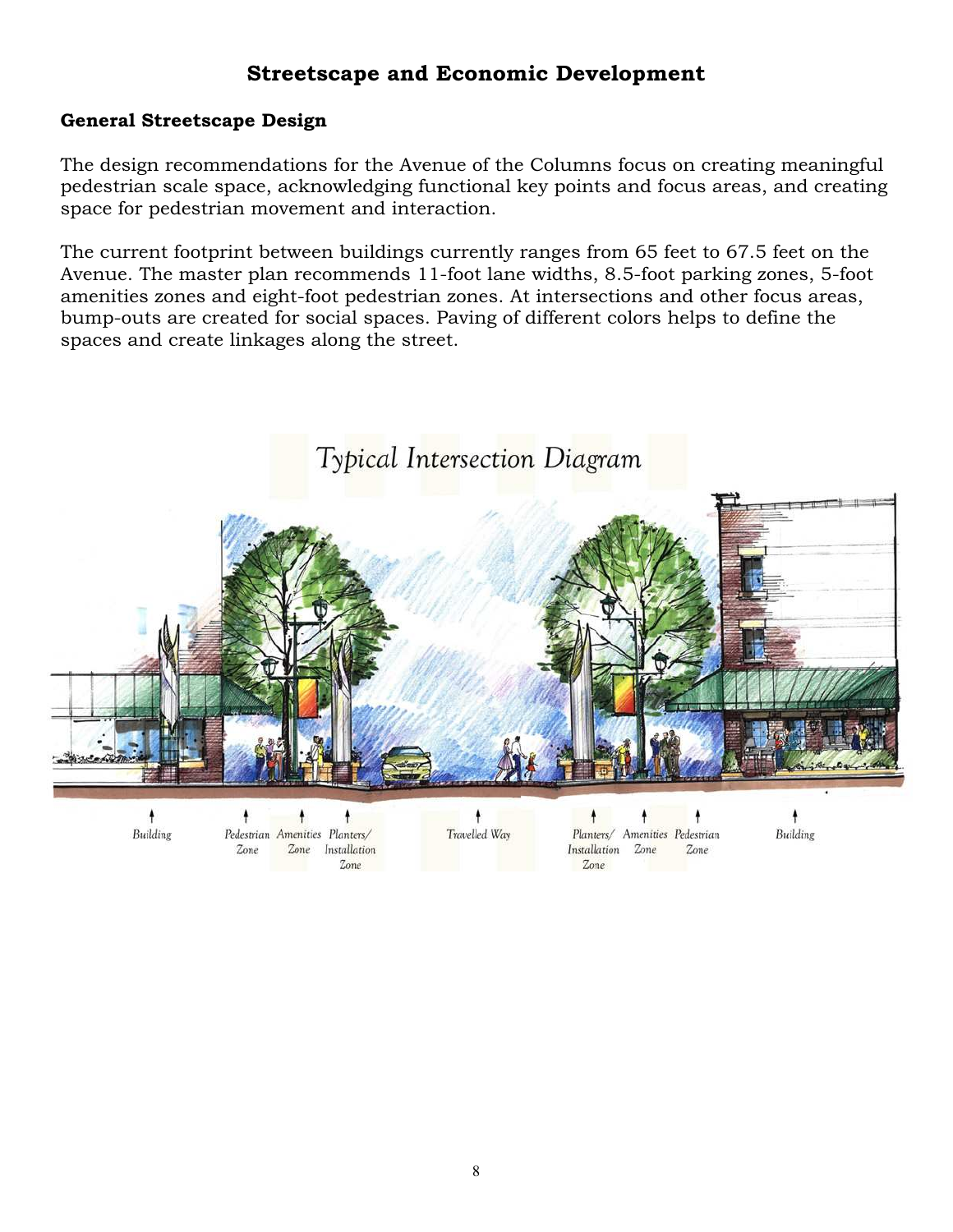Parking is preserved along the Avenue to aid in mixed-use development but is removed where more space is needed for social space. Mid-block paving treatments acknowledge the pedestrian activity between alleys.



# Cherry-Locust Block Concept Plan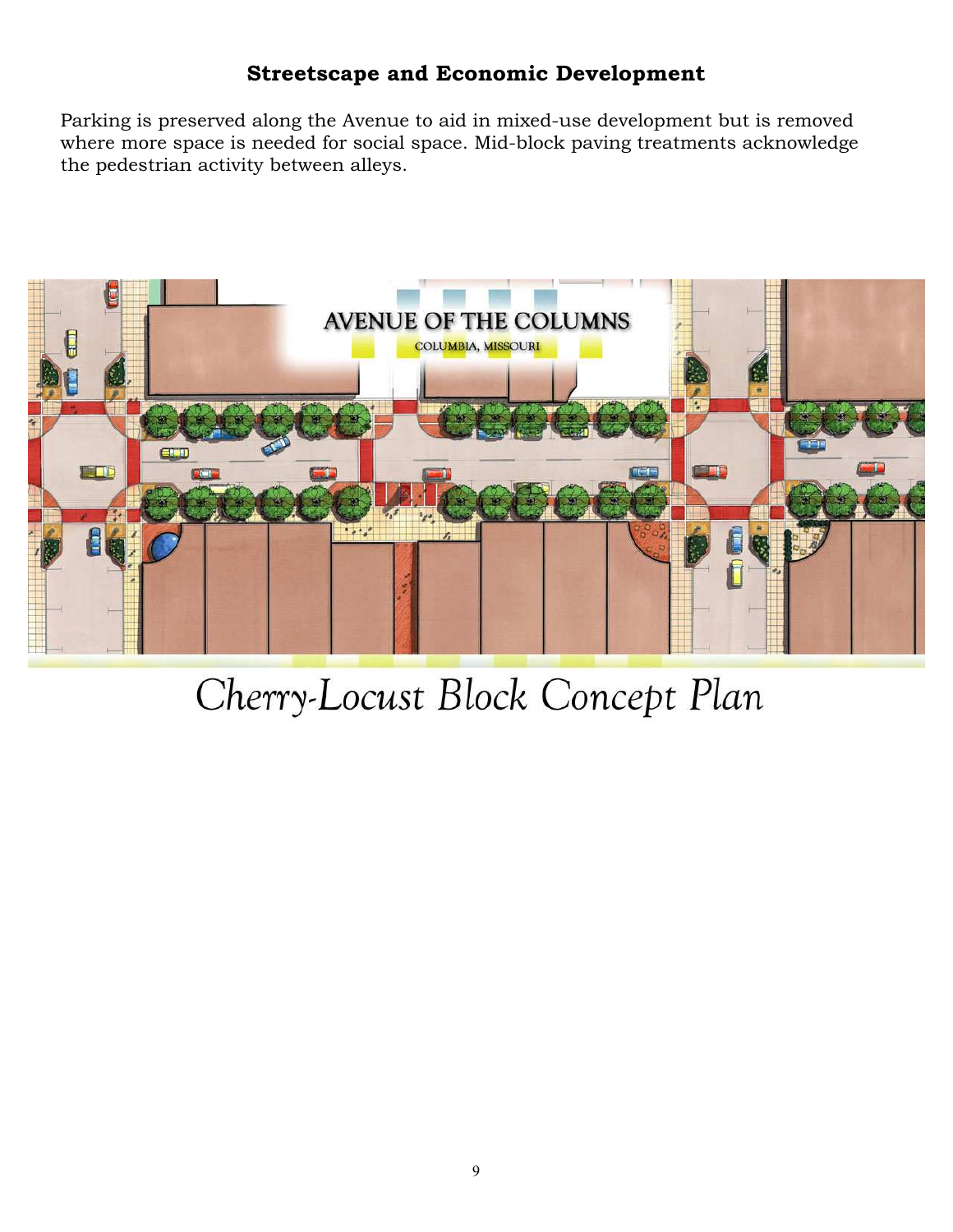Transitions between the Avenue and the Courthouse Columns as well as the more dramatic one between the street and the campus are acknowledged and celebrated through the design. For example, opening up the space around the gateway monuments literally opens up the campus to Downtown rather than creating a barrier.



In the concept for the Courthouse Columns there are direct historic connections to the city of Columbia and 8th Street. The columns have the potential to be accentuated and celebrated with the development of the Walnut/8th intersection. This concept incorporates vertical landmark elements located toward the ends of the extended bumpouts. Special paving in bump outs, crosswalks, and ground extensions of the columns emphasize and honor the columns. Vertical art installations and raised seatwall level planters are located on bumpout extensions.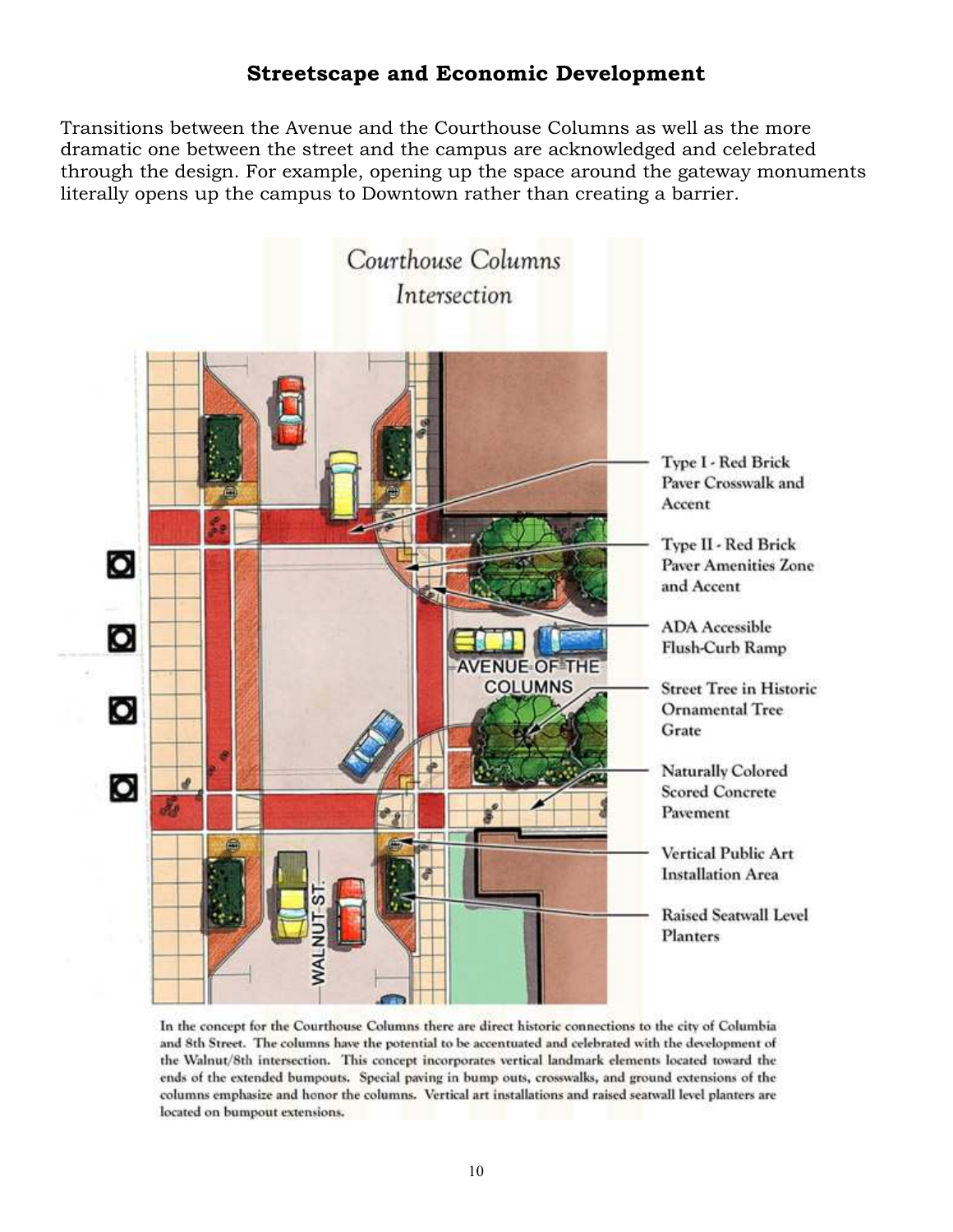Design treatments for the amenities zone are easily adapted from the design standards already developed for Downtown Columbia. Rather than create a visual barrier, the Avenue of the Columns can help create a new voice for urban beautification.

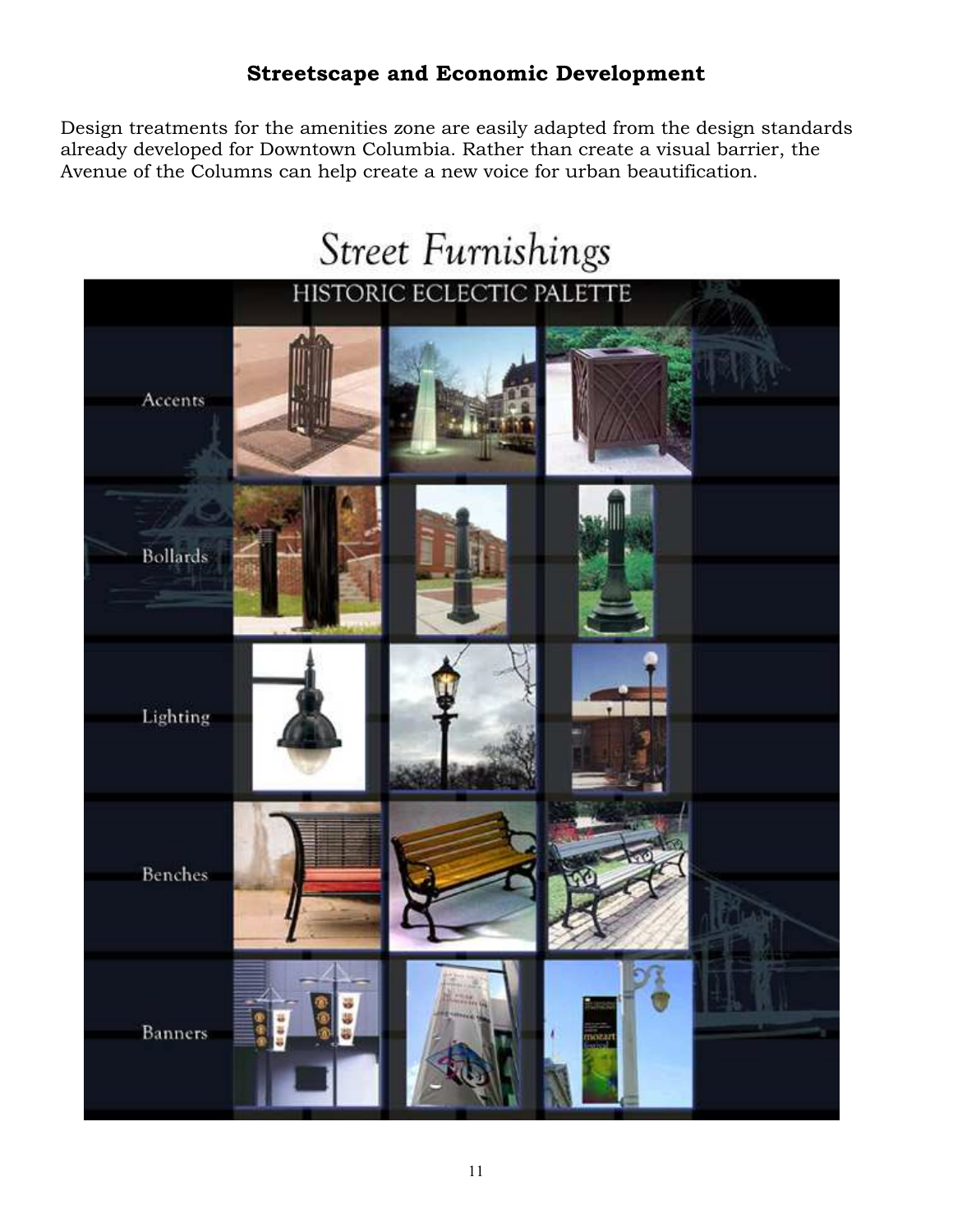#### **Economic Development**

While the streetscape plan speaks to one part of vision for the Avenue of the Columns, the desire for revitalization of the area requires residential and commercial activity. Creating more and broader activity on the street is the only way to fundamentally change the Avenue of the Columns to the street is should be.

Because of its prominence and meaning within the community, the Avenue of the Columns could serve as a model initiative upon which a broad-based revitalization of Downtown Columbia could occur. While there is activity and momentum in Downtown Columbia, there is also a great deal of potential.

Economic Development programs are an extensive and complex process that require a highly collaborative approach to funding and implementation. It is our belief that the

first step in this process is working with a consultant with extensive civic and economic development experience to help us form the appropriate legal entity for moving us forward on these complex decisions.

Ultimately, the streetscape and economic development initiatives must move along a parallel track to achieve the vision for the Avenue of the Columns. One without the other will not achieve the mission.



Redevelopment Area: Central Focal Point